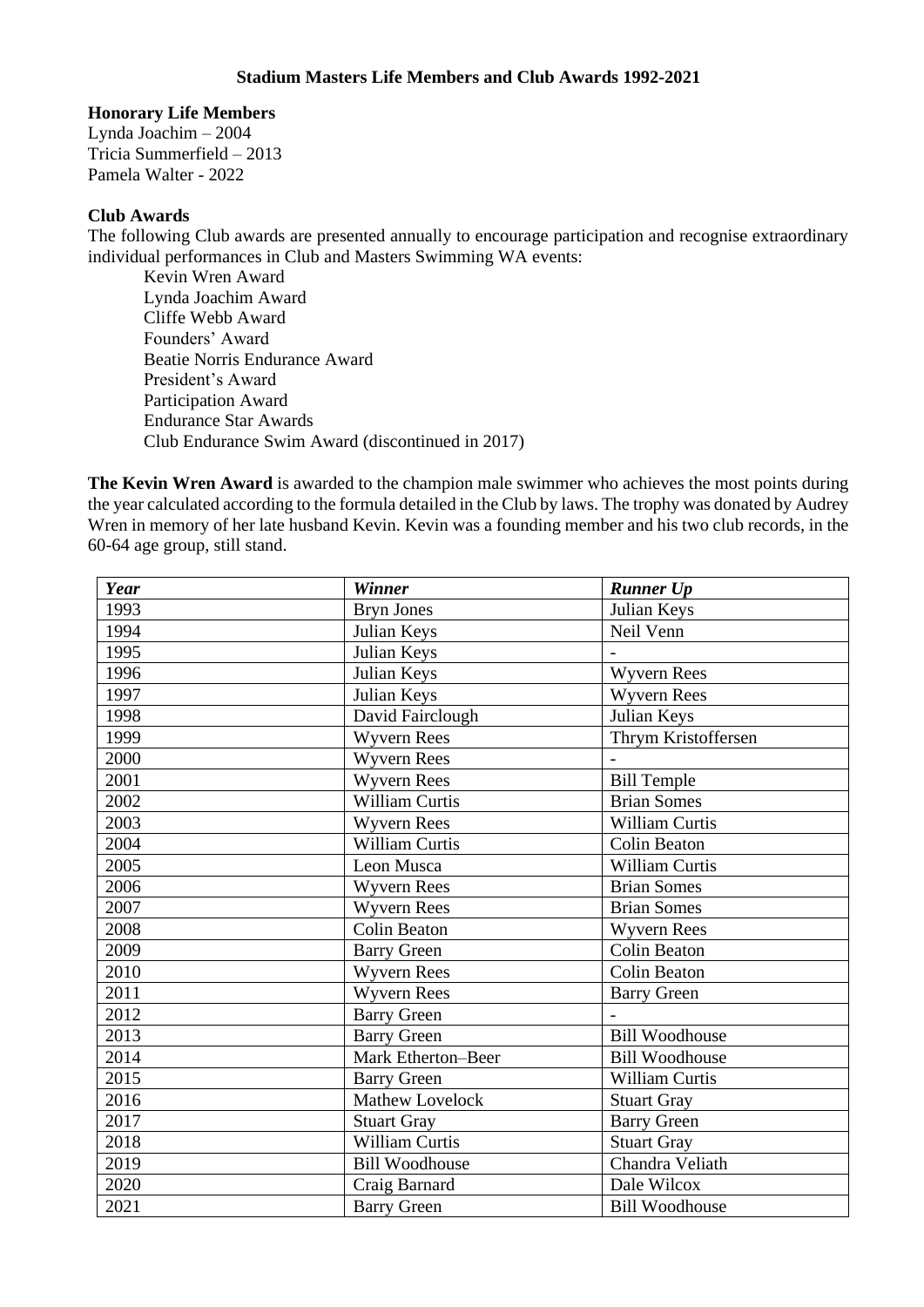**The Lynda Joachim Award** is awarded to the champion female swimmer who achieves the most points during the year calculated according to the formula detailed in the Club by laws. This award is named after Lynda Joachim, Snappers' first president and then captain for two years. Lynda returned home to Queensland in 1995. She was appointed the first life member in 2004.

| Year | Winner                                     | <b>Runner Up</b>                           |
|------|--------------------------------------------|--------------------------------------------|
| 1993 | <b>Hazel Christie</b>                      | Lynda Joachim                              |
| 1994 | <b>Hazel Christie</b>                      | Lynda Joachim, Fleur Renton, Pamela Walter |
| 1995 | Pamela Walter                              | 'Tricia Summerfield                        |
| 1996 | Pamela Walter                              | Hazel Christie, Margaret Watson            |
| 1997 | Pamela Walter                              | Hazel Christie, Robyn Wilson               |
| 1998 | <b>Hazel Christie</b>                      | Pamela Walter                              |
| 1999 | Pamela Walter                              | Marianne Yrke                              |
| 2000 | <b>Eleanor Parsons</b>                     | Robyn Wilson                               |
| 2001 | <b>Eleanor Parsons</b>                     | Pamela Walter                              |
| 2002 | <b>Eleanor Parsons</b>                     | Pamela Walter                              |
| 2003 | <b>Eleanor Parsons</b>                     | <b>Lillian Hadley</b>                      |
| 2004 | Pamela Walter                              | <b>Eleanor Parsons</b>                     |
| 2005 | Geraldine Klug                             | <b>Gail Parsons</b>                        |
| 2006 | Pamela Walter                              | Kim Klug                                   |
| 2007 | Pamela Walter                              | <b>Margaret Somes</b>                      |
| 2008 | <b>Eleanor Parsons</b>                     | Kim Klug, Pamela Walter                    |
| 2009 | Margaret Somes and Eleanor Parsons         |                                            |
| 2010 | Robyn Wilson                               | <b>Eleanor Parsons</b>                     |
| 2011 | <b>Eleanor Parsons</b>                     | <b>Margaret Somes</b>                      |
| 2012 | <b>Eleanor Parsons and Theresa Elliott</b> | $\gamma$                                   |
| 2013 | <b>Eleanor Parsons</b>                     | Pamela Walter                              |
| 2014 | Pamela Walter                              | <b>Eleanor Parsons</b>                     |
| 2015 | <b>Eleanor Parsons</b>                     | Pamela Walter                              |
| 2016 | Mary Gray                                  | <b>Eleanor Parsons</b>                     |
| 2017 | Pamela Walter                              | Mary Gray                                  |
| 2018 | Pamela Walter                              | Mary Gray                                  |
| 2019 | Pamela Walter                              | Merilyn Burbidge                           |
| 2020 | Audrey Bullough                            | Pamela Walter                              |
| 2021 | Pamela Walter                              | <b>Audrey Bullough</b>                     |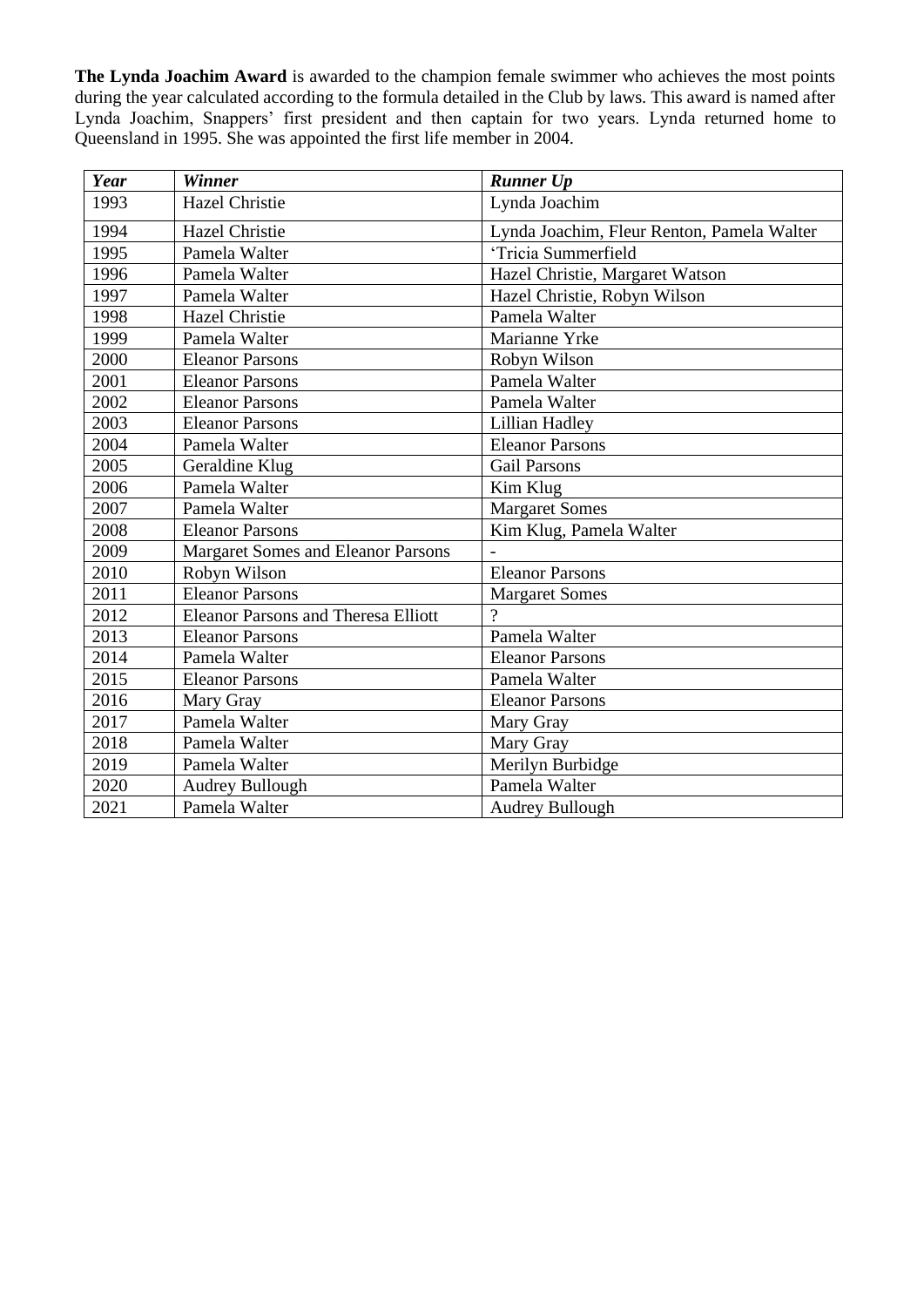**The Cliffe Webb Award** is awarded to the champion swimmer who achieves the most points during the year calculated according to the formula detailed in the Club by laws. Winners of the Kevin Wren and Lynda Joachim awards in the same year are not eligible for this award. Inaugurated in 2002, the trophy was donated by Cliffe Webb, who joined the Club on a visit from the UK, and who continues to enjoy his association with the club.

| Year | <b>Winner</b>                           | <b>Runner</b> up            |
|------|-----------------------------------------|-----------------------------|
| 2002 | Michelle Kendell                        |                             |
| 2003 | Lillian Hadley                          |                             |
| 2004 | <b>Eleanor Parsons and Robyn Wilson</b> |                             |
| 2005 | Robyn Wilson                            | <b>Gail Parsons</b>         |
| 2006 | Merilyn Burbidge                        | Kim Klug                    |
| 2007 | <b>Margaret Somes</b>                   | Merilyn Burbidge            |
| 2008 | <b>Margaret Somes</b>                   | Pat Sugars                  |
| 2009 | <b>Wyvern Rees</b>                      |                             |
| 2010 | Anja Messmer and Leon Musca             | Geraldine Klug              |
| 2011 | <b>Margaret Somes</b>                   | Robyn Wilson                |
| 2012 | Pat Sugars                              | $\gamma$                    |
| 2013 | Anne Edmondson and Theresa Elliott      | $\gamma$                    |
| 2014 | <b>Eleanor Parsons</b>                  | <b>Barry Green</b>          |
| 2015 | Pat Sugars                              | Beng Hooi Chua              |
| 2016 | <b>Eleanor Parsons</b>                  | <b>Audrey Bullough</b>      |
| 2017 | Mary Gray, Barry Green                  | Merilyn Burbidge, Cas Brown |
| 2018 | <b>Stuart Gray</b>                      | Merilyn Burbidge            |
| 2019 | Merilyn Burbidge                        | Anne Edmondson, Barry Green |
| 2020 | Not awarded                             | Not awarded                 |
| 2021 | Audrey Bullough                         | Phyll Tiller                |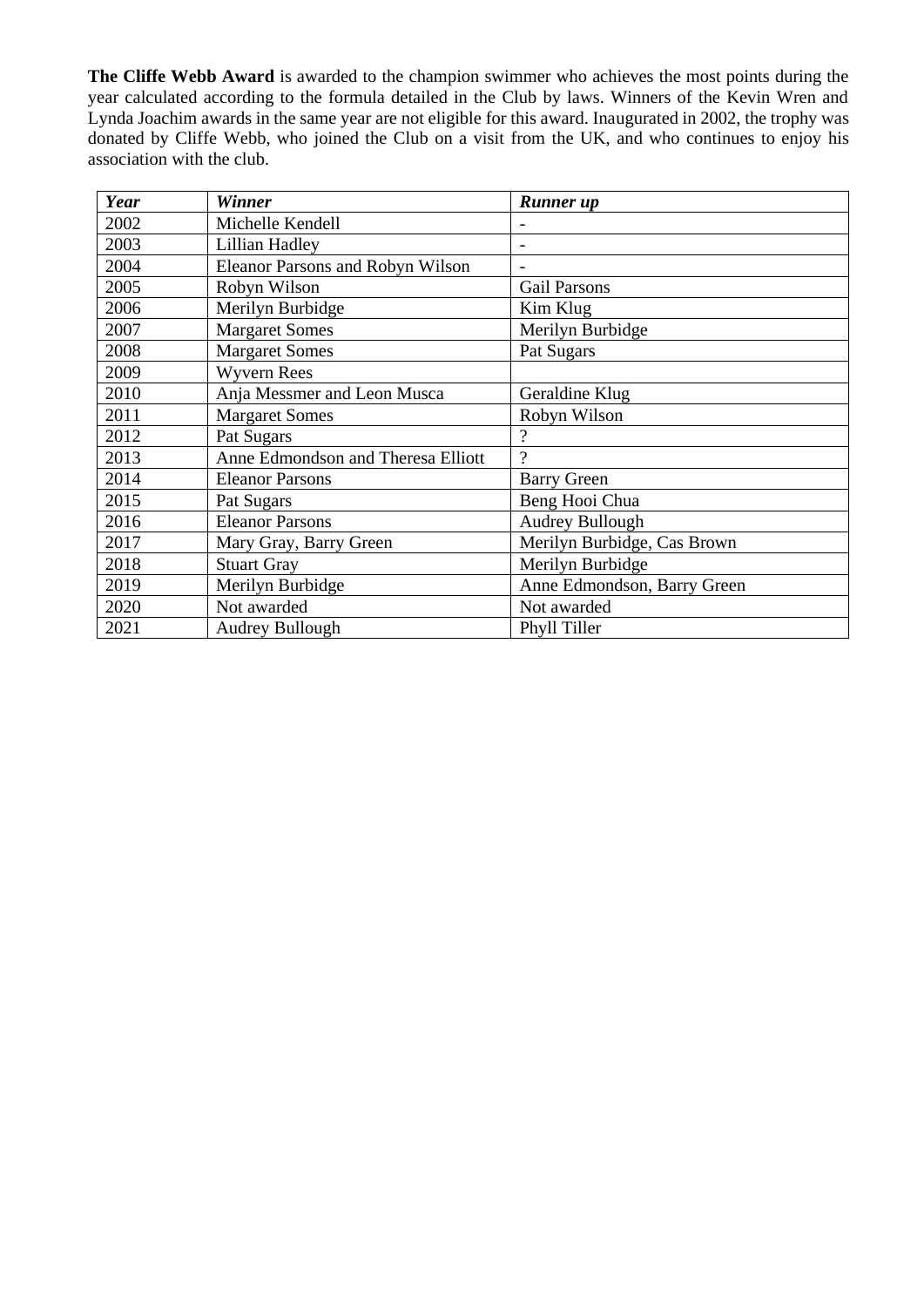**The Founders' Award** is presented to the swimmer who has never won any of the above awards or the Founders' Award and whose swimming performance shows the most commitment and greatest improvement over the year. Points are calculated according to the formula detailed in the Club by laws This award was also inaugurated in 2002. It was donated by Glad McGough, the coach who conducted the original Swim to a Healthy Lifestyle program (see Snappers' History), in honour of the participants who went on to form the Snappers Club.

| Year | <b>Winner</b>               | <b>Runner Up</b>                 |
|------|-----------------------------|----------------------------------|
| 2002 | <b>Gail Parsons</b>         | Merilyn Burbidge; Margaret Somes |
| 2003 | Merilyn Burbidge            |                                  |
| 2004 | Sue Colyer                  | David Corney                     |
| 2005 | Cas Brown                   |                                  |
| 2006 | Kim Klug                    |                                  |
| 2007 | <b>Audrey Bullough</b>      | Elizabeth Edmondson              |
| 2008 | Elizabeth Edmondson         | <b>Barry Green</b>               |
| 2009 | Theresa Elliott             | Julianne Crowley                 |
| 2010 | Tricia Summerfield          | Anne Edmondson                   |
| 2011 | Sue Shilling                | Anne Edmondson                   |
| 2012 | <b>Bill Woodhouse</b>       | Anne Edmondson                   |
| 2013 | Andrea Morton               | Anne Edmondson                   |
| 2014 | Jackie Egan                 | Beng Hooi Chua                   |
| 2015 | Mary Gray                   | <b>Carmen Harrison</b>           |
| 2016 | Kathryn Fortnum             | <b>Stuart Gray</b>               |
| 2017 | Ann-Maree Lynch Calnan      | Peter Gray                       |
| 2018 | Cas Brown, Graham Wimbridge |                                  |
| 2019 | Chandra Veliath             | Graham Wimbridge, Sara Cann      |
| 2020 | <b>Brett Jago</b>           | Louise Norris                    |
| 2021 | Sara Cann                   | Anne Edmondson                   |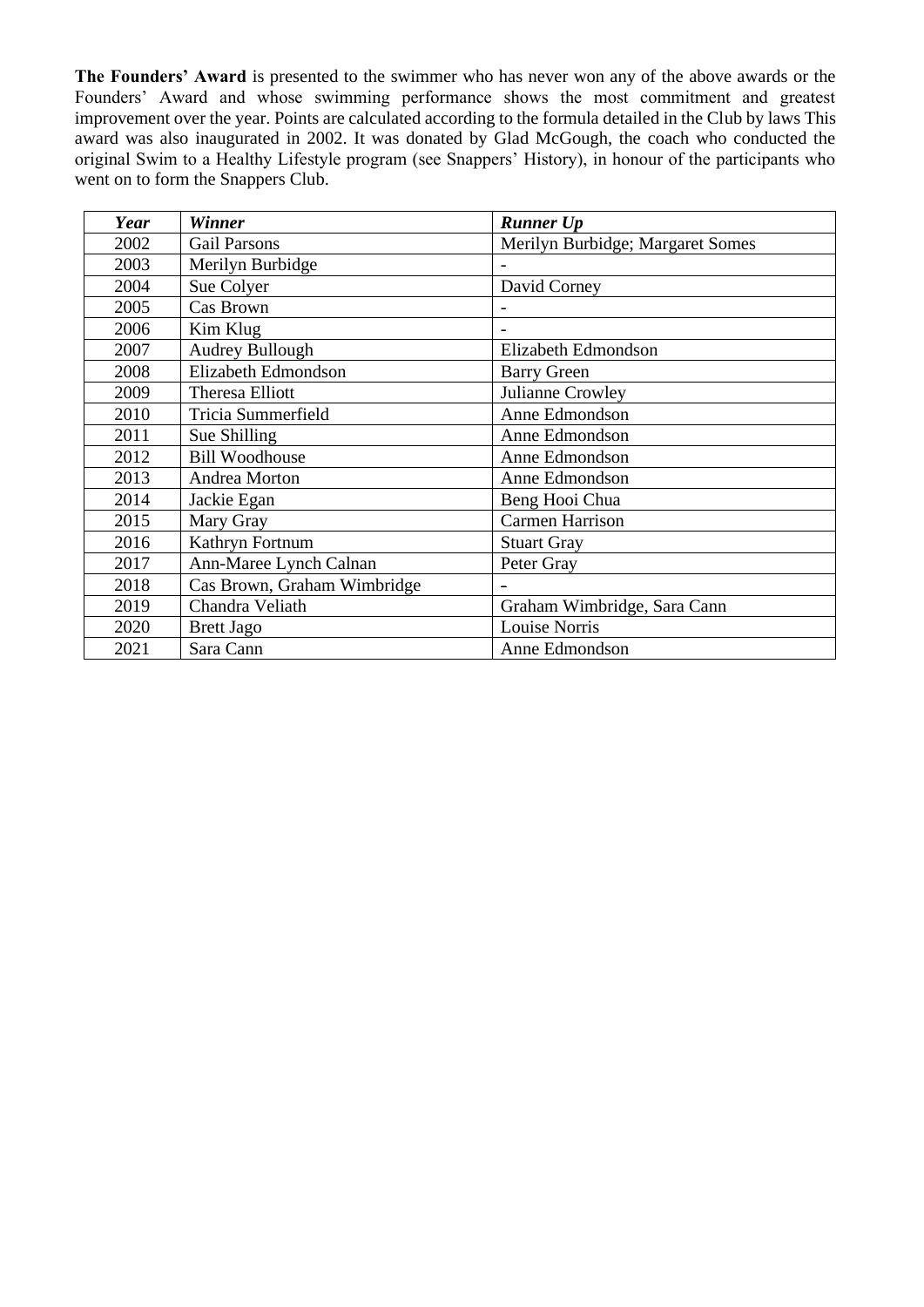**The President's Award** is selected by the President and awarded to a Club member who has made an outstanding contribution to the administration and/or development of the Club.

| <b>Year</b> | <b>Winner</b>          |
|-------------|------------------------|
| 1995        | Margaret Watson        |
| 1996        | Pamela Walter          |
| 1997        | <b>Trevor Sutton</b>   |
| 1998        | Julian Keys            |
| 1999        | Merilyn Burbidge       |
| 2000        | <b>Eleanor Parsons</b> |
| 2001        | Laiene Maxted          |
| 2002        | Merilyn Burbidge       |
| 2003        | Merilyn Burbidge       |
| 2004        | <b>Brian Somes</b>     |
| 2005        | Lillian Hadley         |
| 2006        | Merilyn Burbidge       |
| 2007        | Sue Colyer             |
| 2008        | Geraldine Klug         |
| 2009        | <b>Eleanor Parsons</b> |
| 2010        | Julianne Crowley       |
| 2011        | Pat Byrne              |
| 2012        | Margaret Watson        |
| 2013        | Tricia Summerfield     |
| 2014        | Merilyn Burbidge       |
| 2015        | Anne Edmondson         |
| 2016        | Peter Lyster           |
| 2017        | William Woodhouse      |
| 2018        | Margaret Watson        |
| 2019        | <b>Barry Green</b>     |
| 2020        | <b>Mark Anderson</b>   |
| 2021        | <b>Barry Green</b>     |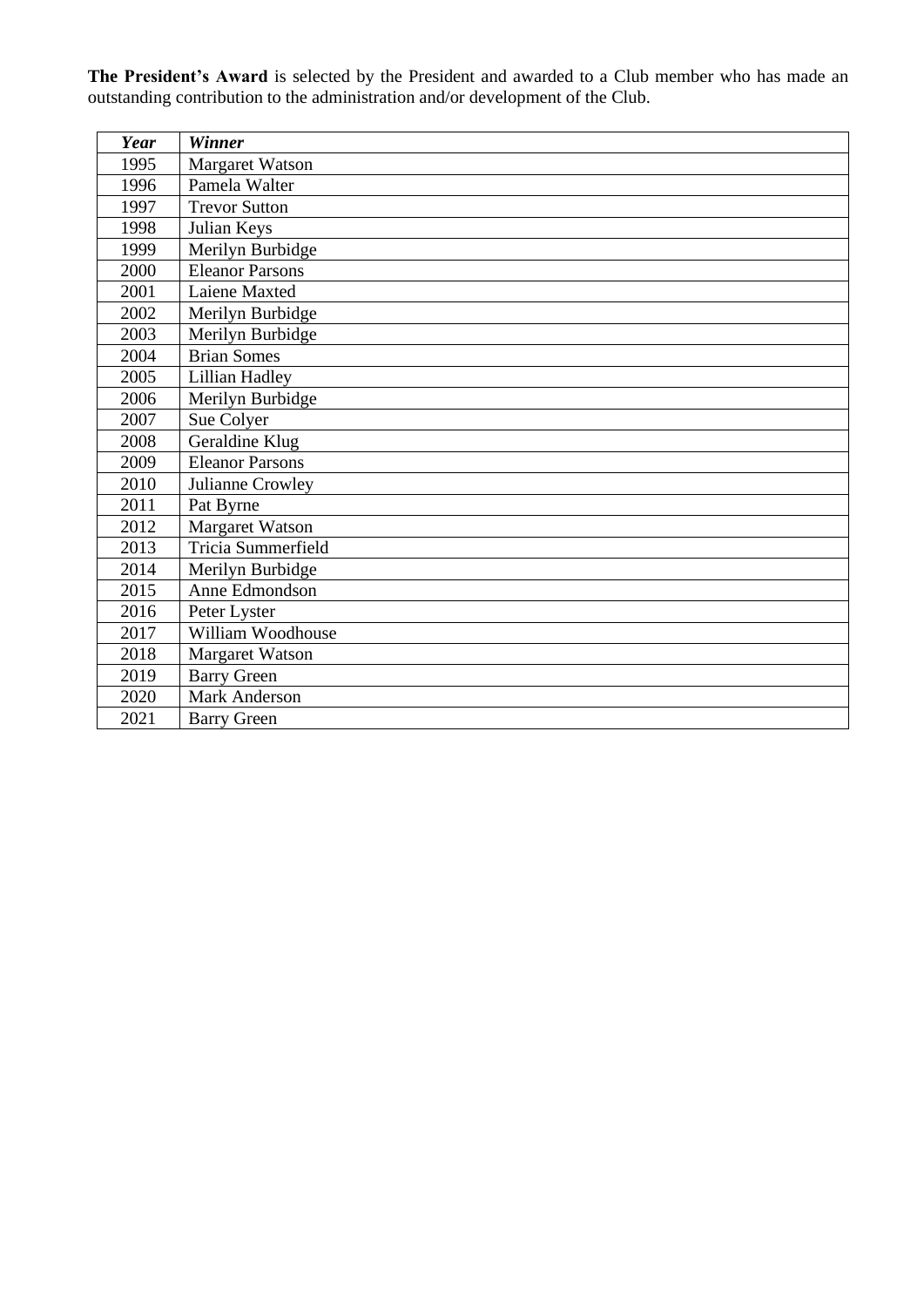**The Participation Award** is presented annually to the member who actively participates in the most training sessions, club swims and Be Active Challenges, either as a swimmer, official or helper. This award also recognizes the extra and special efforts contributed by the recipient in their own time to advance the club's ideals [Modified in 2009].

| Year | <b>Winner</b>                   |
|------|---------------------------------|
| 1996 | Lyn Hewitt                      |
| 1997 | <b>Trevor Sutton</b>            |
| 1998 | Pamela Walter                   |
| 1999 | Robyn Wilson                    |
| 2000 | June Maher and Trudy Vandewerdt |
| 2001 | Betty Rees and Wyvern Rees      |
| 2002 | Pamela Walter                   |
| 2003 | Margaret Watson                 |
| 2004 | June Hough                      |
| 2005 | Pat Sugars                      |
| 2006 | Tricia Summerfield              |
| 2007 | <b>Margaret Somes</b>           |
| 2008 | Kim Klug                        |
| 2009 | Sue Colyer                      |
| 2010 | Elizabeth Edmondson             |
| 2011 | Geraldine Klug                  |
| 2012 | Merilyn Burbidge                |
| 2013 | Sue Shilling                    |
| 2014 | Anne Edmondson                  |
| 2015 | Jackie Egan                     |
| 2016 | <b>Stuart Gray</b>              |
| 2017 | Cas Brown                       |
| 2018 | Pamela Walter                   |
| 2019 | <b>Audrey Bullough</b>          |
| 2020 | <b>Cas Brown</b>                |
| 2021 | Tania Gregg                     |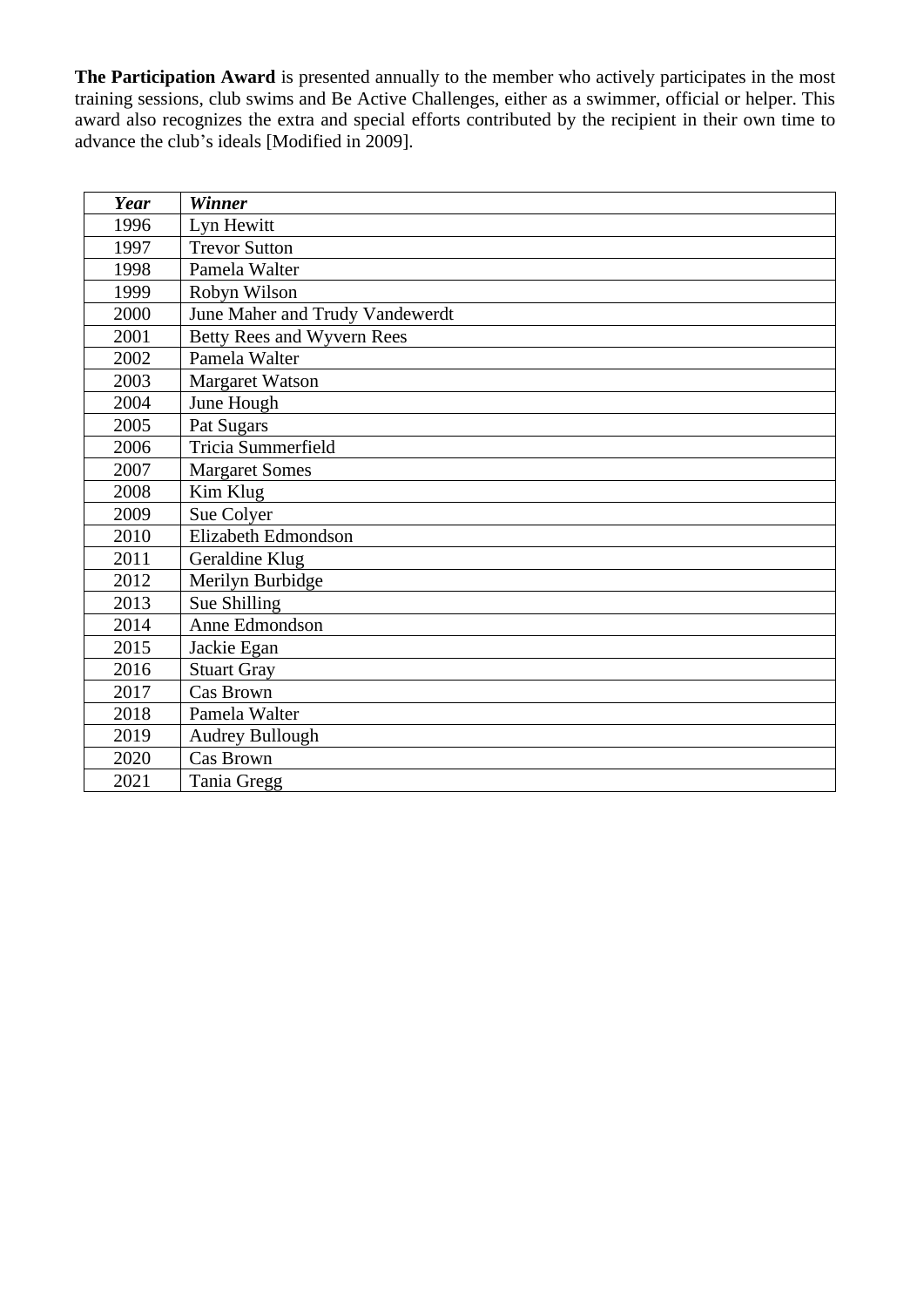**The Beatie Norris Endurance Award** is the latest addition to the Club's array of annual awards. It is presented to the swimmer who achieves the highest number of points in the Endurance1000 program boosted by age-based bonus points calculated by the club. Pamela Walter and her sisters donated the trophy for the Beatie Norris Endurance Award in honour of their mother who was a Club member for 18 years. Beatie died in 2014.

| Year | <b>Winner</b>      | <b>Runner Up</b>      |
|------|--------------------|-----------------------|
| 2015 | Tricia Summerfield | Merilyn Burbidge      |
| 2016 | Pat Sugars         | Merilyn Burbidge      |
| 2017 | Merilyn Burbidge   | Cas Brown             |
| 2018 | Merilyn Burbidge   | Cas Brown             |
| 2019 | Cas Brown          | Audrey Bullough       |
| 2020 | Cas Brown          | Merilyn Burbidge      |
| 2021 | Cas Brown          | <b>Bill Woodhouse</b> |

**Endurance Star Awards** were inaugurated in 2000 to encourage more Club members to participate in and benefit from endurance swims, even though they may not be proficient in all strokes. A One Star Endurance Award is given to anyone who completes the 14 swims in the Vorgee Endurance 1000 program (five x 400 m, five x 800 m, and one each of 1500m, half hour, three quarter hour and one hour) in any one of the three major strokes, freestyle, backstroke or breaststroke. A Two Star Endurance Award is given for completing the 14 swims in two strokes and a Three Star Endurance Award for completion in three strokes. From 2007, Four and Five Star Awards are available for swimmers who also complete the endurance Individual Medley and Butterfly swims. Speed is not a factor and there is no element of competition. Star Awards are presented at the Annual General Meeting and swimmers' names appear in the Club newsletter.

| Year | <b>Number of swimmers</b> | Year | <b>Number of swimmers</b> |
|------|---------------------------|------|---------------------------|
| 2000 | 9                         | 2011 | 16                        |
| 2001 | 12                        | 2012 | 15                        |
| 2002 | 15                        | 2013 | 10                        |
| 2003 | 16                        | 2014 | 7                         |
| 2004 | 16                        | 2015 | 9                         |
| 2005 | 13                        | 2106 | 4                         |
| 2006 | 10                        | 2017 | $\overline{4}$            |
| 2007 | 13                        | 2018 | 5                         |
| 2008 | 10                        | 2019 | 6                         |
| 2009 | 16                        | 2020 | $\overline{7}$            |
| 2010 | 19                        | 2021 | 8                         |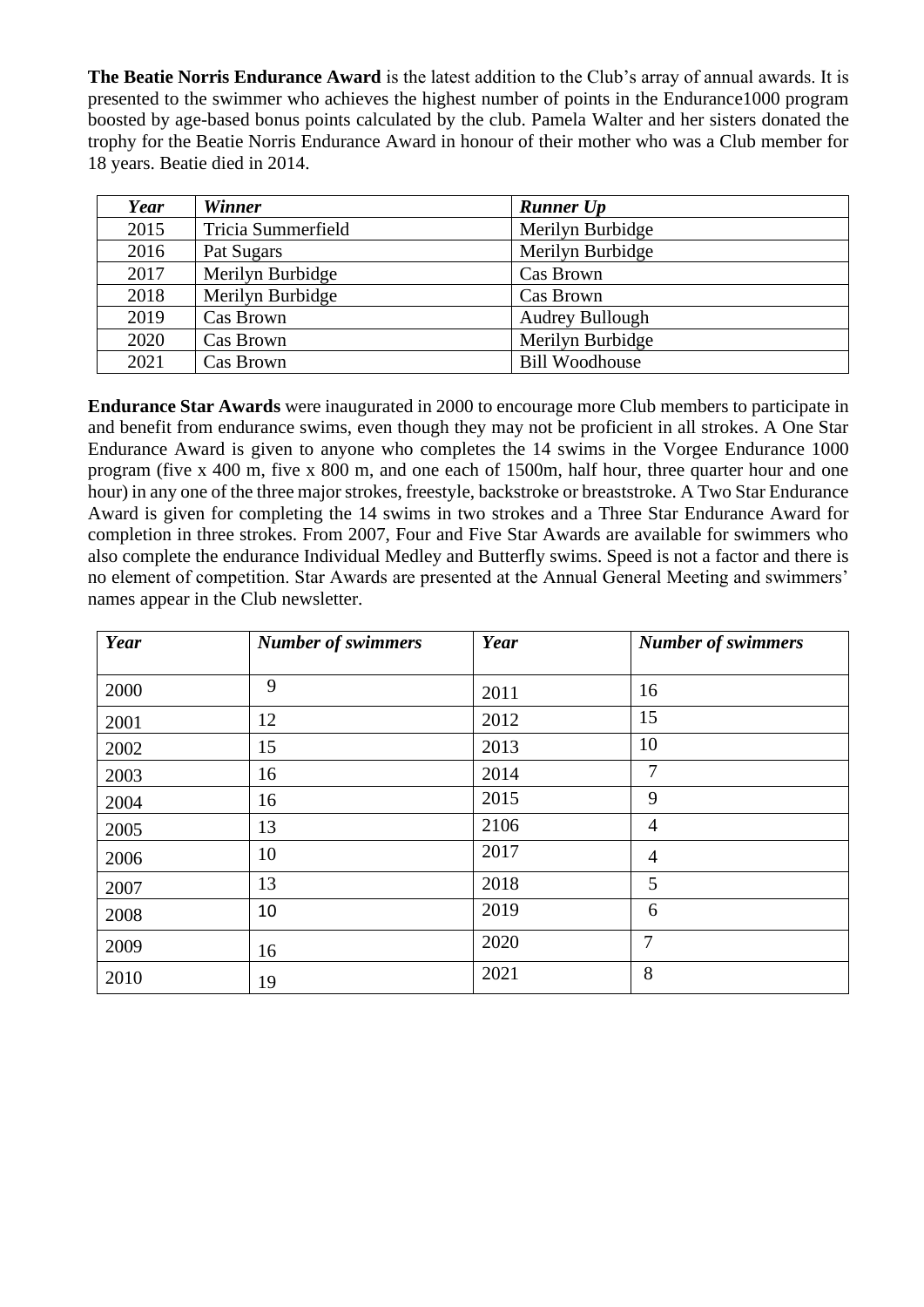**The Club Endurance Swim Award** encourages members to participate in the national Endurance 1000 program. It is presented annually at the AGM to the swimmers who have gained the most points, given for each distance swim completed regardless of the time taken. Between the years of 1995 and 2014 two Aerobic Swim Awards were presented annually: one to the highest scoring day swimmer and one to the highest scoring night swimmer. No award was presented for 2015 and in 2016 a decision was taken to present one award annually in future, known as the Club Endurance Swim Award.

|      | <b>Aerobic Swim Award – Day Swimmers</b>                                       |  |  |
|------|--------------------------------------------------------------------------------|--|--|
| 1995 | <b>Shirley Lewis</b>                                                           |  |  |
| 1996 | <b>Shirley Lewis</b>                                                           |  |  |
| 1997 | <b>Trevor Sutton</b>                                                           |  |  |
| 1998 | <b>Trevor Sutton</b>                                                           |  |  |
| 1999 | Merilyn Burbidge                                                               |  |  |
| 2000 | Merilyn Burbidge                                                               |  |  |
| 2001 | Merilyn Burbidge                                                               |  |  |
| 2002 | Merilyn Burbidge, Lillian Hadley, Margaret Somes                               |  |  |
| 2003 | Merilyn Burbidge, Lillian Hadley, Margaret Somes                               |  |  |
| 2004 | Merilyn Burbidge, Lillian Hadley, Margaret Somes                               |  |  |
| 2005 | Merilyn Burbidge, Margaret Somes                                               |  |  |
| 2006 | Merilyn Burbidge                                                               |  |  |
| 2007 | Merilyn Burbidge                                                               |  |  |
| 2008 | Elizabeth Edmondson                                                            |  |  |
| 2009 | Merilyn Burbidge, Elizabeth Edmondson, Theresa Elliott, Lillian Hadley,        |  |  |
|      | <b>Margaret Somes</b>                                                          |  |  |
| 2010 | Elizabeth Edmondson, Theresa Elliott, Margaret Somes, Merilyn Burbidge         |  |  |
| 2011 | <b>Theresa Elliott</b>                                                         |  |  |
| 2012 | Pamela Walter, Theresa Elliott                                                 |  |  |
| 2013 | <b>Theresa Elliott</b>                                                         |  |  |
| 2014 | Merilyn Burbidge                                                               |  |  |
| Year | <b>Aerobic Swim Award - Night Swimmers</b>                                     |  |  |
| 1995 | Pamela Walter                                                                  |  |  |
| 1996 | Tricia Summerfield, Pamela Walter                                              |  |  |
| 1997 | Tricia Summerfield, Pamela Walter                                              |  |  |
| 1998 | Gail Parsons, Tricia Summerfield, Pamela Walter, Robyn Wilson                  |  |  |
| 1999 | Pamela Walter                                                                  |  |  |
| 2000 | Eleanor Parsons, Gail Parsons, Pamela Walter                                   |  |  |
| 2001 | Eleanor Parsons, Gail Parsons, Pamela Walter, Robyn Wilson                     |  |  |
| 2002 | Eleanor Parsons, Gail Parsons, Tricia Summerfield, Pamela Walter, Robyn Wilson |  |  |
| 2003 | Eleanor Parsons, Gail Parsons, Tricia Summerfield, Pamela Walter               |  |  |
| 2004 | Eleanor Parson, Tricia Summerfield, Pamela Walter                              |  |  |
| 2005 | Tricia Summerfield, Pamela Walter                                              |  |  |
| 2006 | Eleanor Parsons, Pamela Walter                                                 |  |  |
| 2007 | Pamela Walter                                                                  |  |  |
| 2008 | <b>Eleanor Parsons</b>                                                         |  |  |
| 2009 | Pamela Walter                                                                  |  |  |
| 2010 | Gail Parsons, Eleanor Parsons, Tricia Summerfield, Robyn Wilson                |  |  |
| 2011 | Eleanor Parsons, Sue Shilling                                                  |  |  |
| 2012 | Tricia Summerfield, Eleanor Parsons                                            |  |  |
| 2013 | <b>Eleanor Parsons</b>                                                         |  |  |
| 2014 | <b>Eleanor Parsons</b><br><b>Club Endurance Swim Award</b>                     |  |  |
| 2016 | Pamela Walter                                                                  |  |  |
|      |                                                                                |  |  |